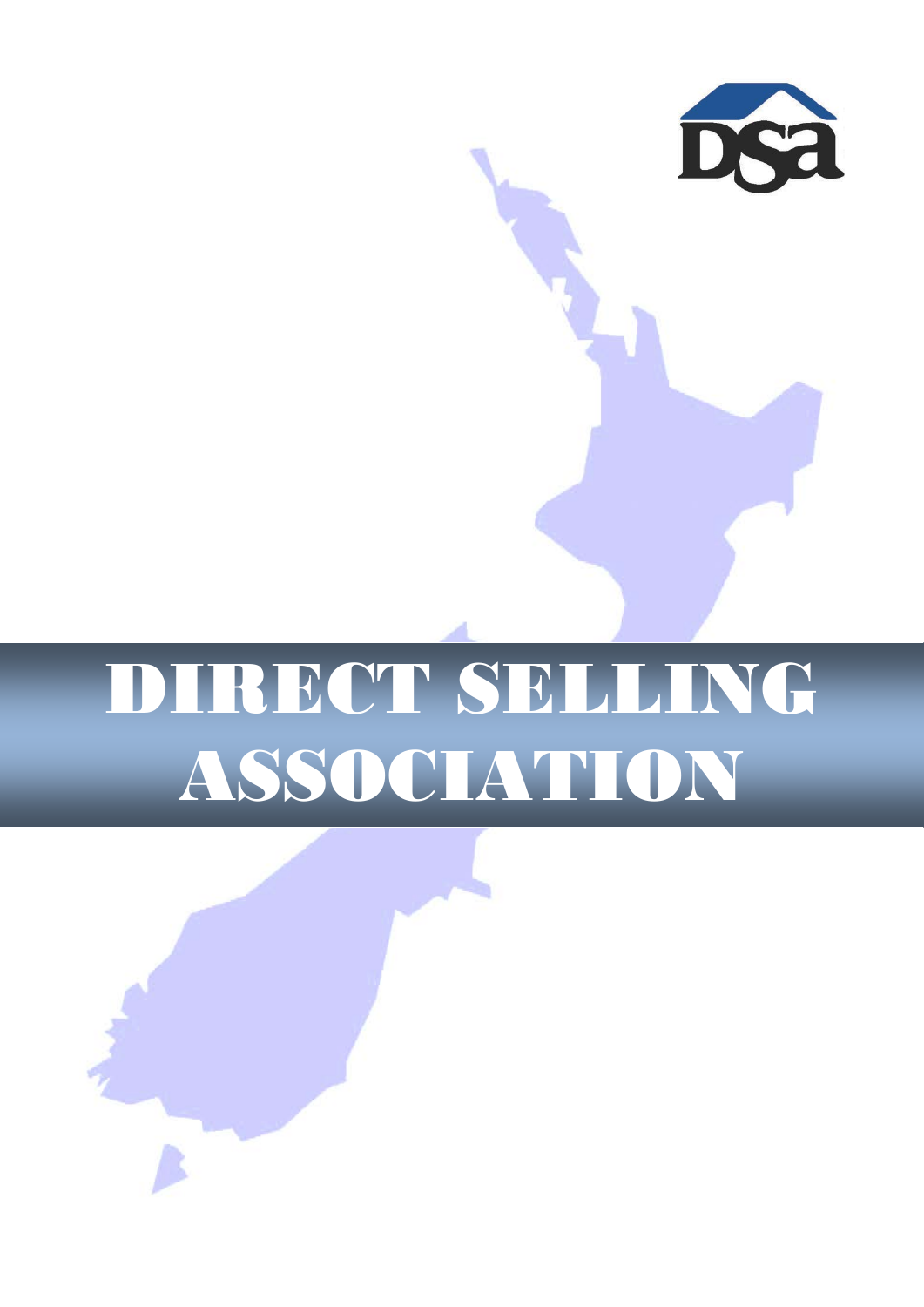

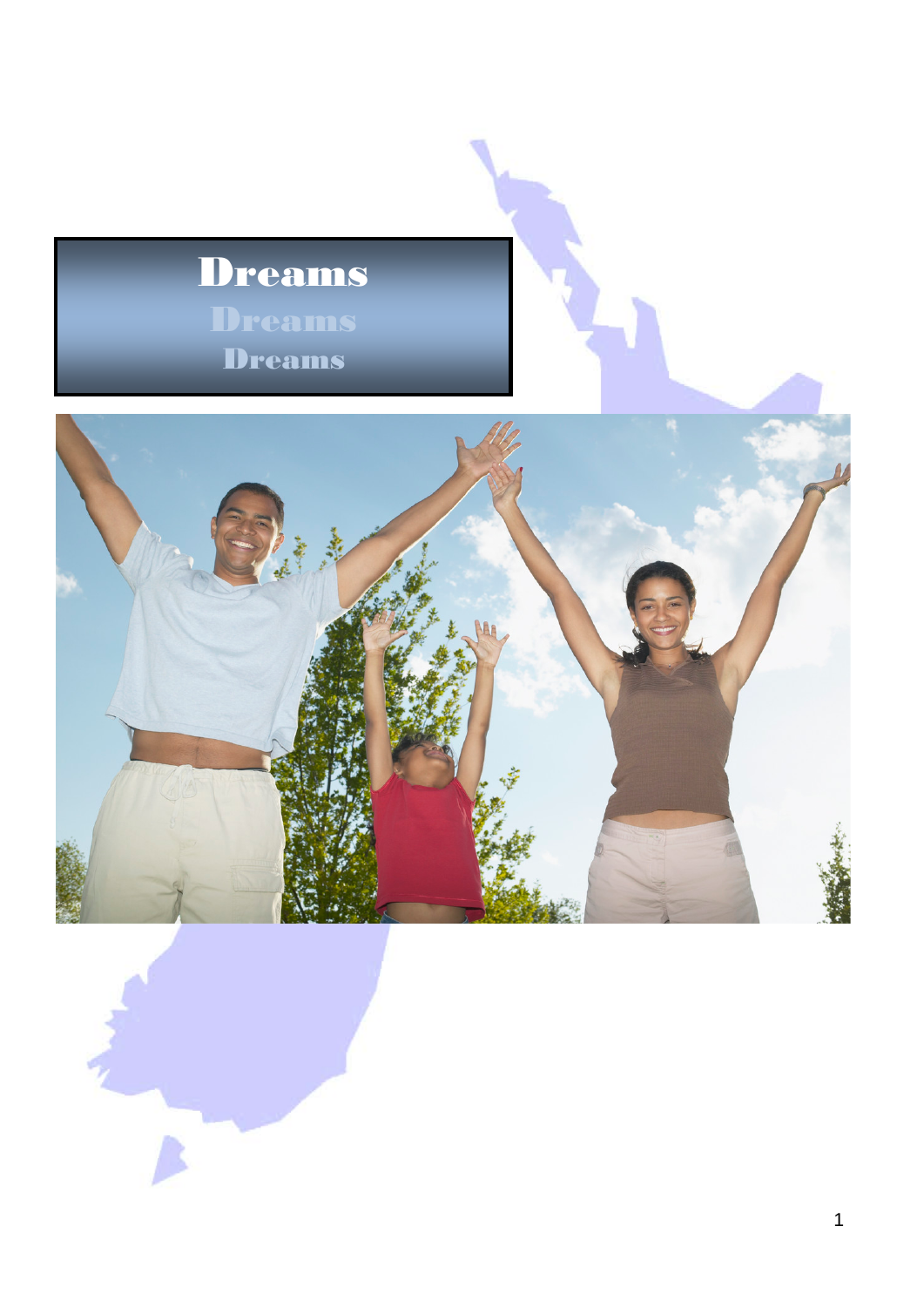

### **TABLE OF CONTENTS**

| <b>Our Mission</b>                              | 4  |
|-------------------------------------------------|----|
| <b>Statement of Purposes</b>                    | 5  |
| History                                         | 6  |
| World Federation of Direct Selling Associations | 6  |
| <b>Products &amp; Sales</b>                     |    |
| <b>Members Benefits &amp; Services</b>          | 9  |
| <b>DSA Governance &amp; Committees</b>          | 10 |
| Our People                                      | 11 |
| Protecting our Customers - Code of Practice     | 13 |
|                                                 |    |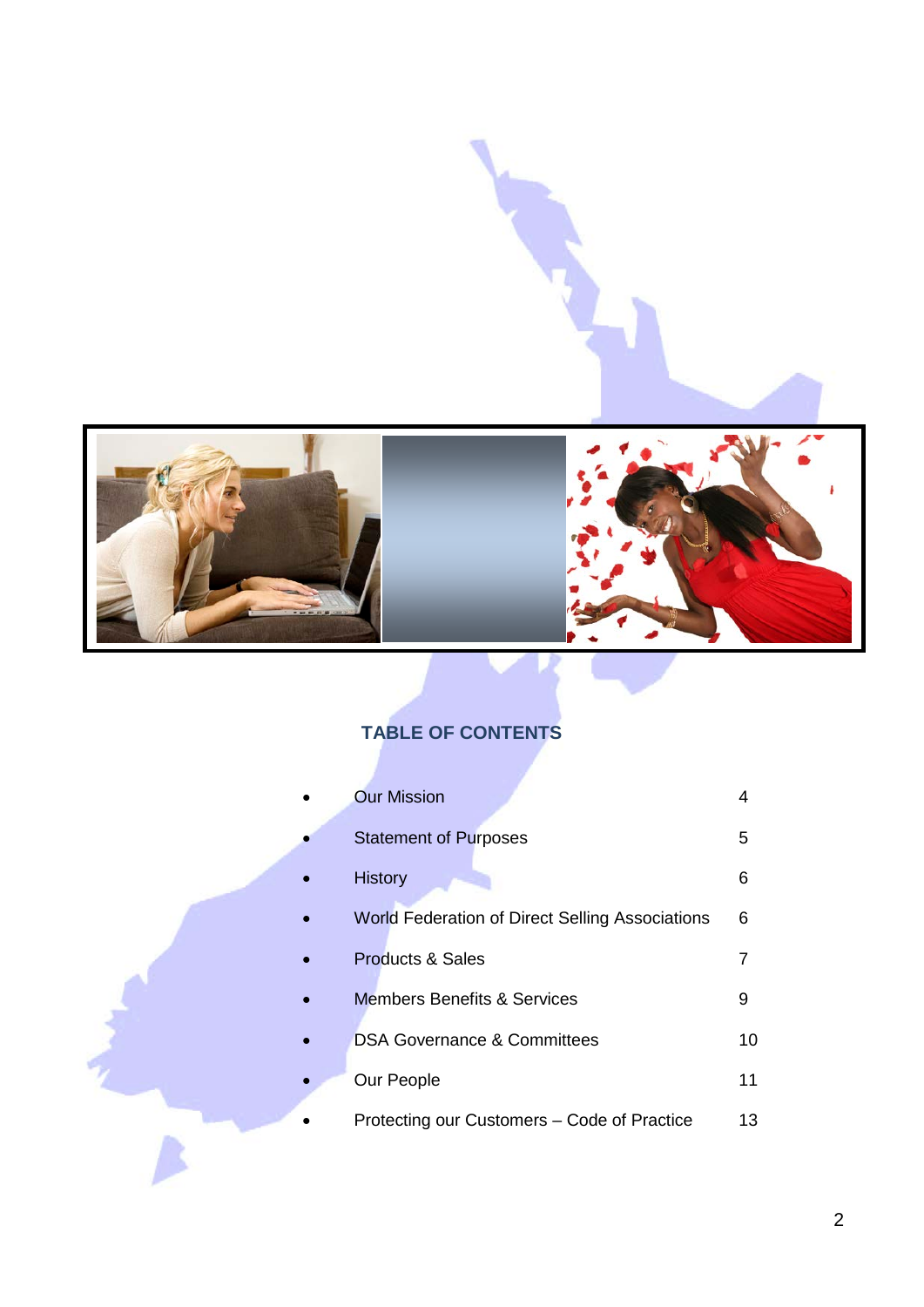

# Mission Mission Mission

**"Success in business requires training and discipline and hard work. But if you're not frightened by these things, the opportunities are as great today as they ever were!"**

**David Rockeffeller**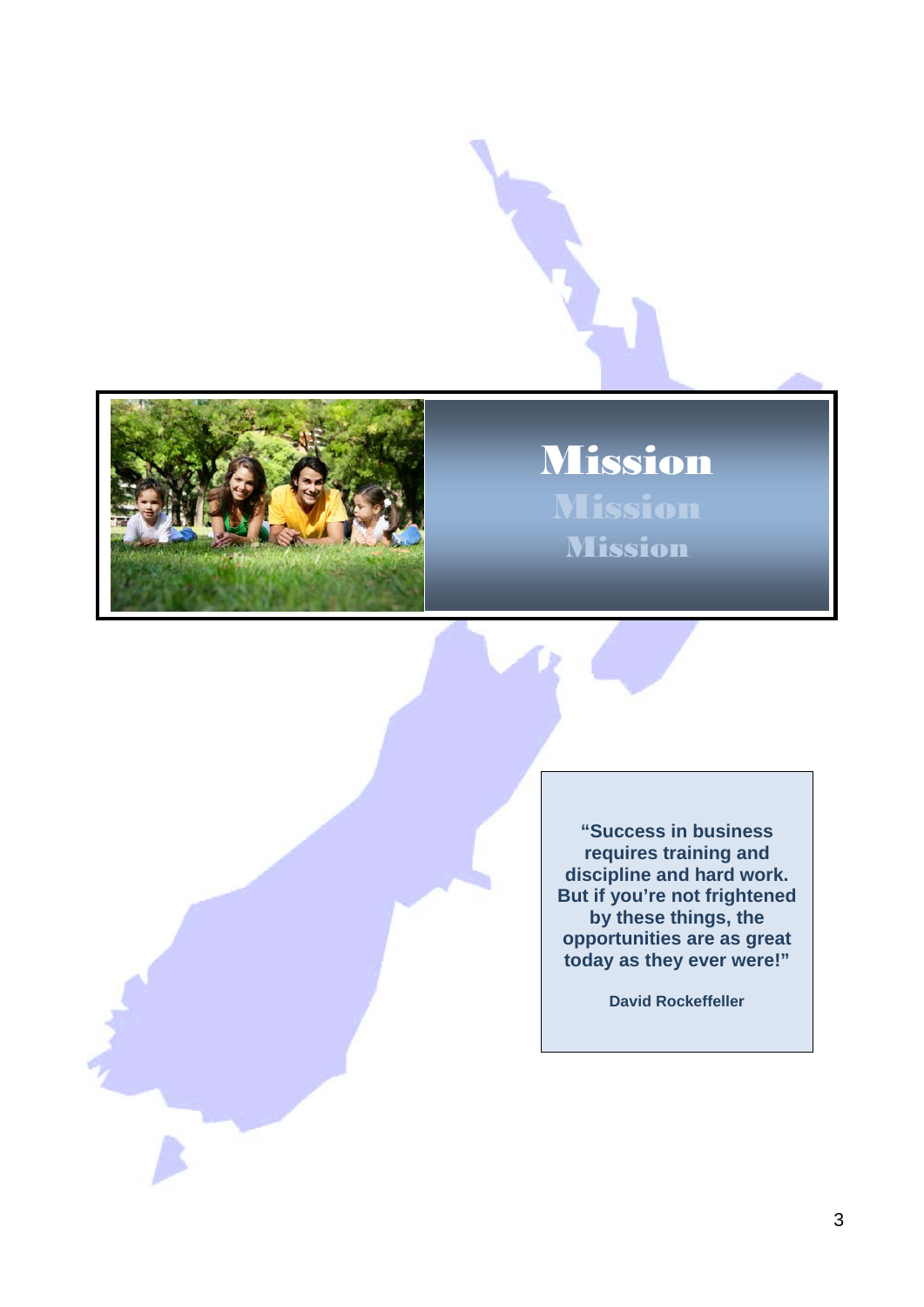

# Our mission Our mission

Our mission



### **OUR MISSION**

- To protect, serve and promote the interests of members and the independent business people they represent
- To protect and promote the direct selling industry, its aims and opportunities within New Zealand
- To ensure that the marketing of products and/or the direct sales opportunity by Members is conducted with the highest level of business ethics and service to consumers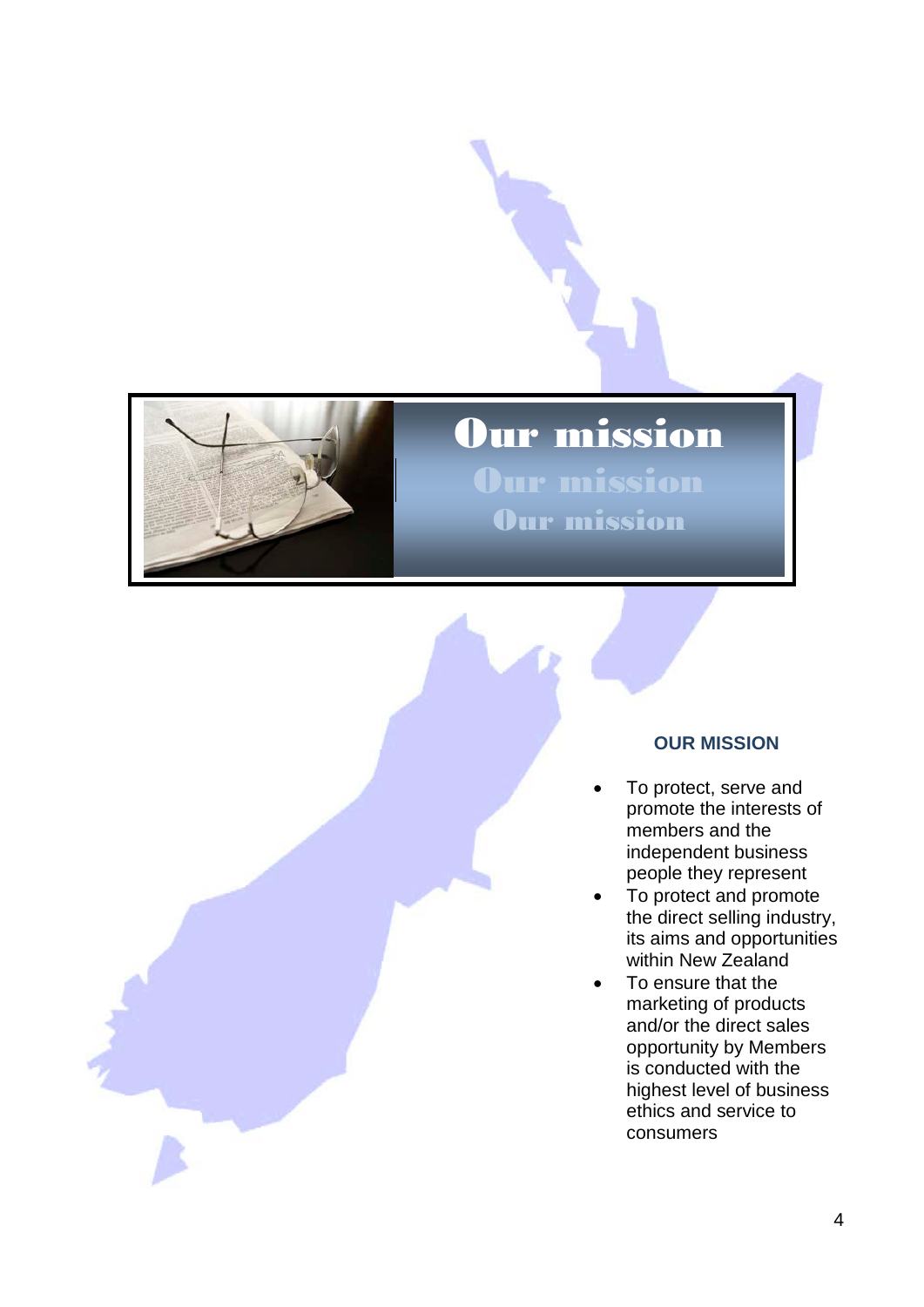# Aspirations Aspirations

Aspirations



### **STATEMENT OF PURPOSE**

- To encourage and maintain an environment where members can operate freely and independently and where direct selling is regarded with merit by the community.
- To maintain and promote the Association's Code of Practice and to ensure that members comply with that Code.
- To foster and promote ethical methods of direct selling within the community.
- To present the views of members to Government and Local Authorities and to the general public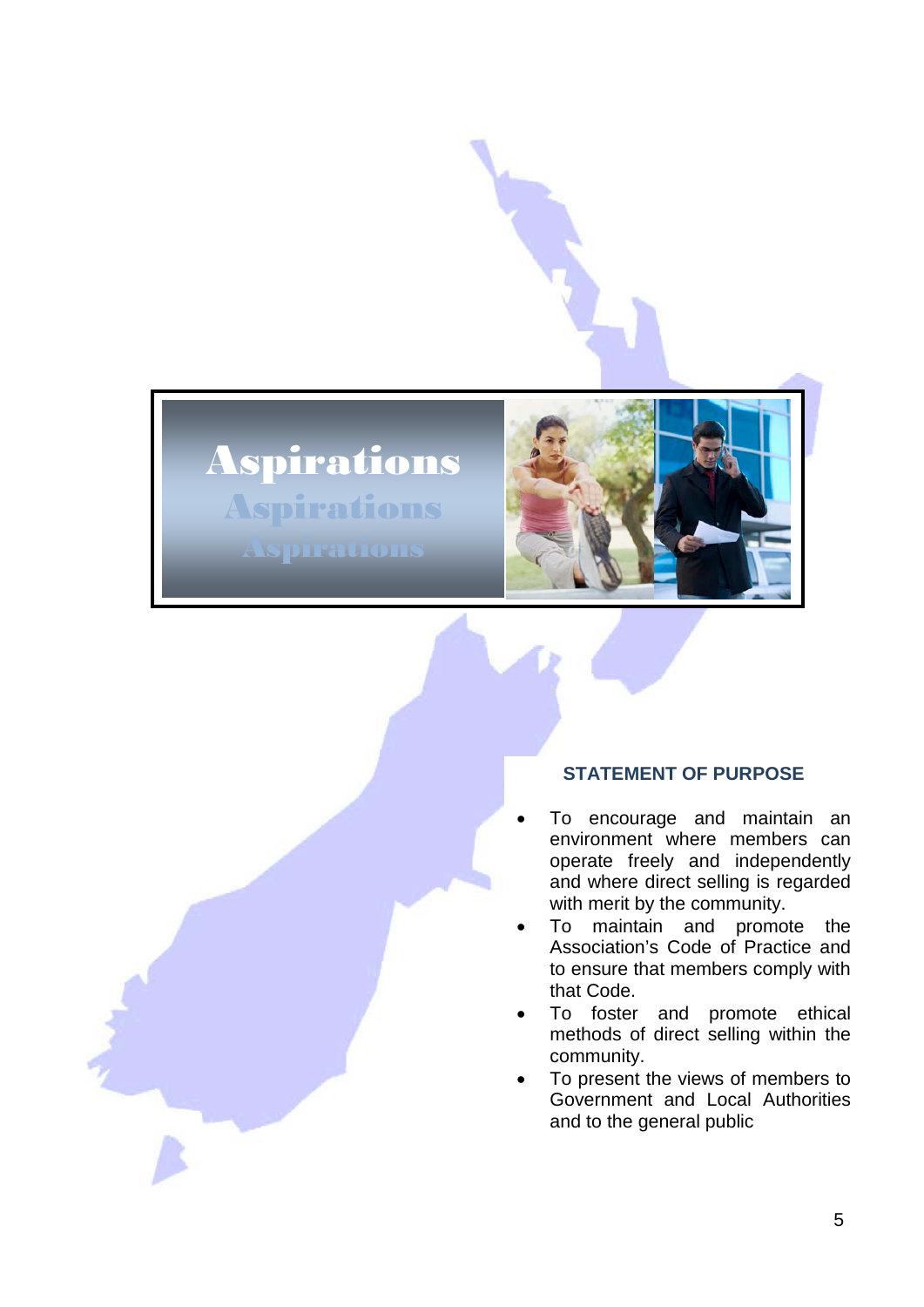

History History History

#### **HISTORY**

In 1974 six companies, including present Members Rawleighs, Nutrimetics and Tupperware, formed a National Association of Direct Selling companies to promote and protect the ideals and opportunities of what was then a fledgling industry.

From those beginnings the Association has grown to forty one Members representing more<br>than 88.000 independent than 88,000 independent salespeople in New Zealand.

In addition to our trading Member's the DSA has six Supplier Members and four Life Members.

Direct Selling involves the sale of goods and services by or<br>through independent through independent salespeople approximately 500,000 visits every month to customers' homes, workplaces and other meeting places throughout<br>New Zealand. Zealand.

#### **WFDSA**

The Association is a Foundation Member of the World Federation of Direct Selling Association (WFDSA). The WFDSA represents Direct Selling Associations from more than 90 countries. Worldwide sales by Members in 2018 were in excess of US\$192 Billion arranged by more than 118 million independent salespeople. For further information use the WFDSA website **www.wfdsa.org**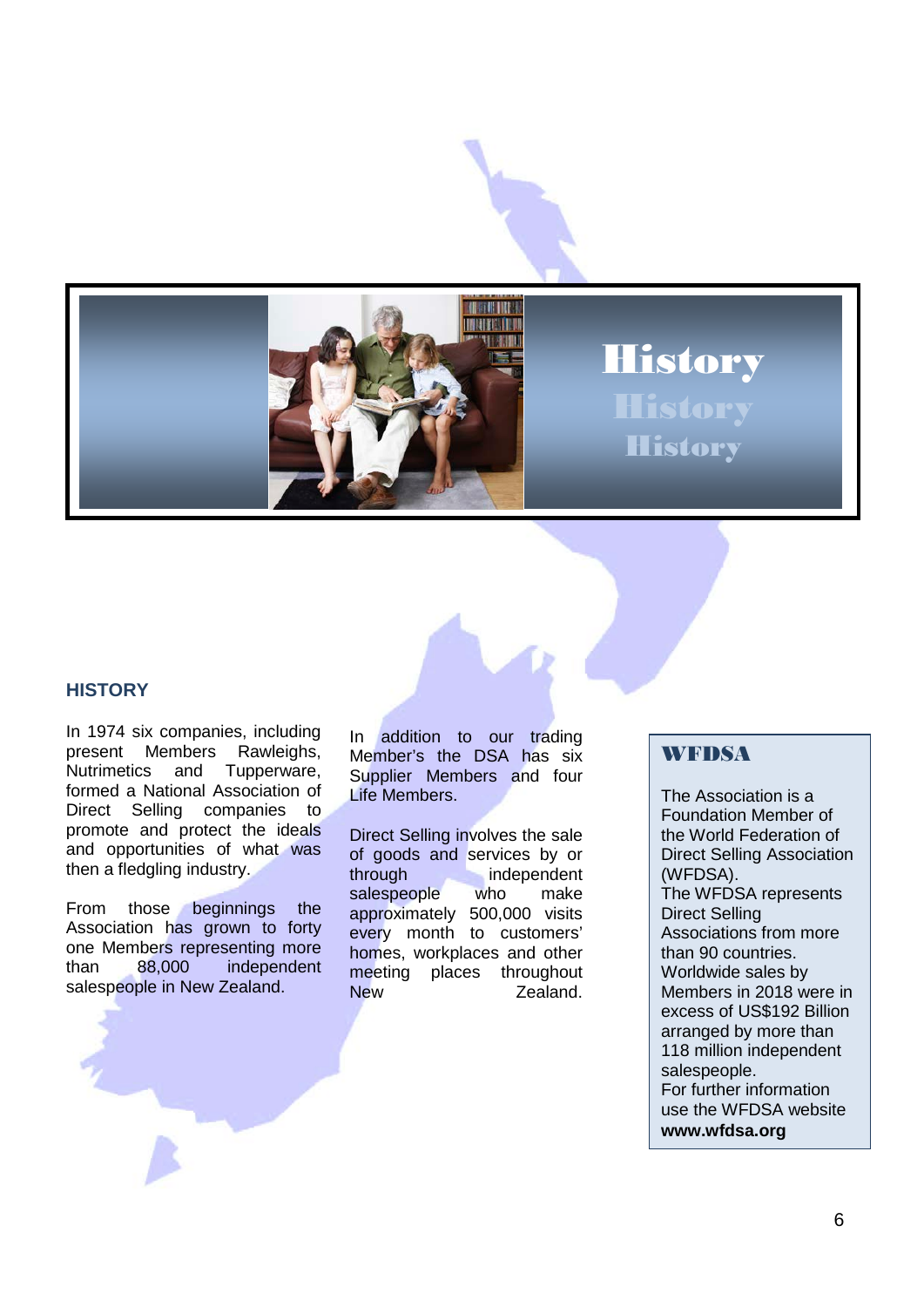

### Products Products Products

### **PRODUCTS & SALES**

- Cosmetics, personal care and skin care
- Health foods, nutritional supplements and sports drinks
- Arts and crafts products
- Linen and Manchester<br>• Jewellery. handbags
- Jewellery, handbags and fashion accessories
- Clothing, intimate apparel and under fashions
- Home wares and soft furnishings
- Toys, books and educational materials
- Photo safe albums and supplies
- Formulated supplementary sports food
- Candles and associated items



- Security systems
- Car care products and **lubricants**
- Non perishable food and condiments
- Cookware and household electrical appliances<br>Micro fibre c
- cleaning products
- Pet care
- Kitchenware, tableware, food storage systems and cutlery
- Weight loss and weight management products
- Electrical goods and household accessories
- Greeting cards, wrapping paper and associated item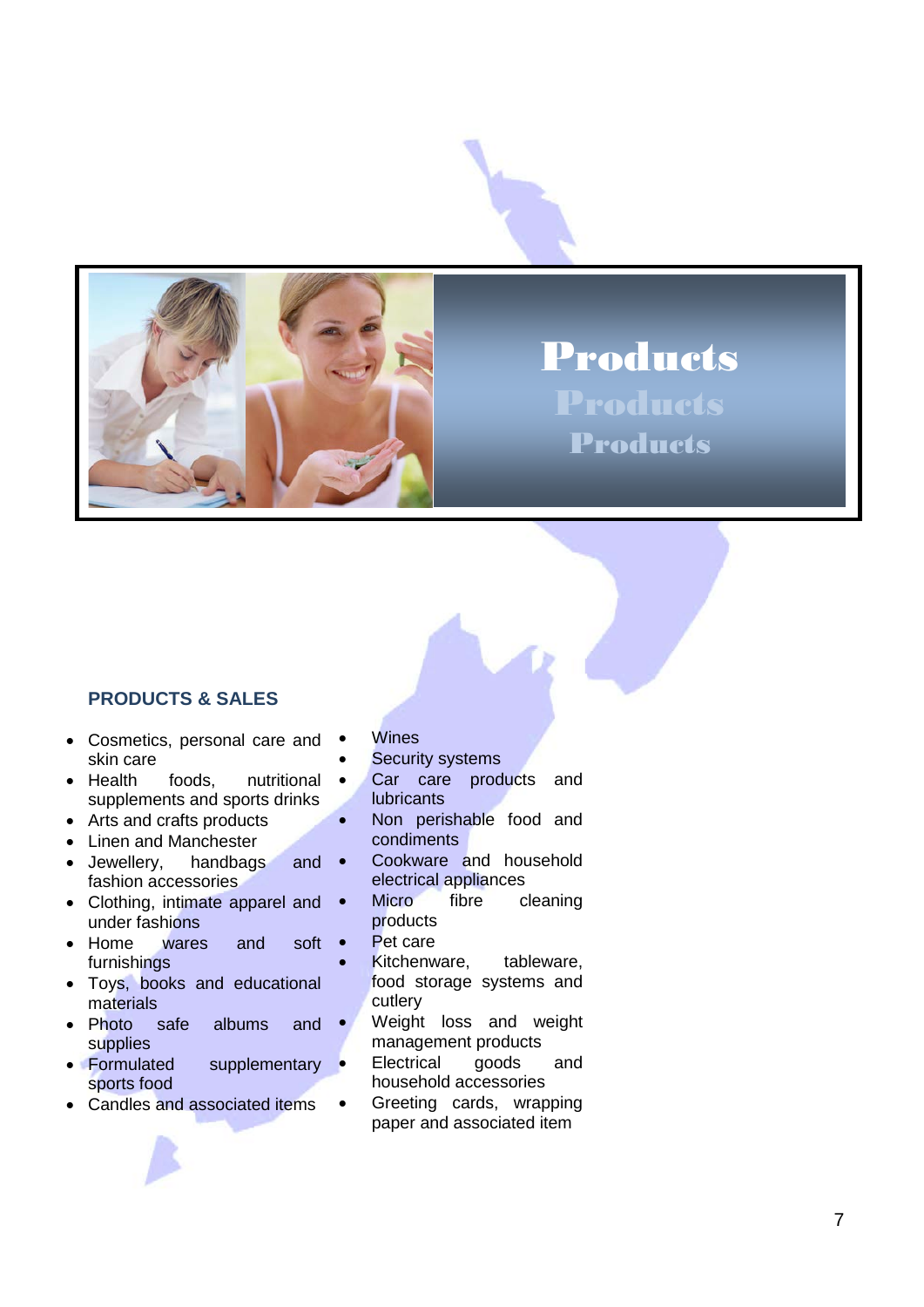

- Therapeutic massage equipment<br>• Home m
- mortgage and insurance products
- Adults products
- Key labels, Key register systems and Personal<br>Photographic I.D card Photographic I.D (key pass)
- Manufacturing (Dry Products), pharmaceutical, health foods, nutritional supplements, sports drinks and cosmetics
- Personal colour and image products
- CD's, DVD's training aids and inspirational/motivational/
- personal growth books<br>• Water filter and filter and air<br>on systems purification (Personal, Domestic and Commercial)

| <b>Personal Care Products</b>           | \$<br>36,144,104 | 18.13%   |
|-----------------------------------------|------------------|----------|
| <b>Household Products</b>               | \$<br>23,716,937 | 11.90%   |
| <b>Nutrition Products</b>               | \$<br>76,705,636 | 38.48%   |
| <b>Other Wellness</b>                   | \$               | $0.00\%$ |
| <b>Foodstuffs and Beverage</b>          | \$<br>1,284,729  | 0.64%    |
| <b>Clothing</b>                         | \$<br>23,094,567 | 11.58%   |
| <b>Manchester</b>                       | \$<br>1,000,000  | 0.50%    |
| <b>Jewellery &amp; Fashion Products</b> | \$<br>2,877,036  | 1.44%    |
| <b>Books Toys Stat &amp; AV</b>         | \$<br>4,073,762  | 2.04%    |
| <b>Home Improvement</b>                 | \$<br>20,808,036 | 10.44%   |
| <b>Financial Services</b>               | \$<br>217,080    | 0.11%    |
| <b>Telecommunications</b>               | \$<br>4,245,112  | 2.13%    |
| Other                                   | \$<br>5,187,917  | 2.60%    |
| <b>TOTAL</b>                            | \$\$199,354,916  | 100%     |

Sales at Retail - 2018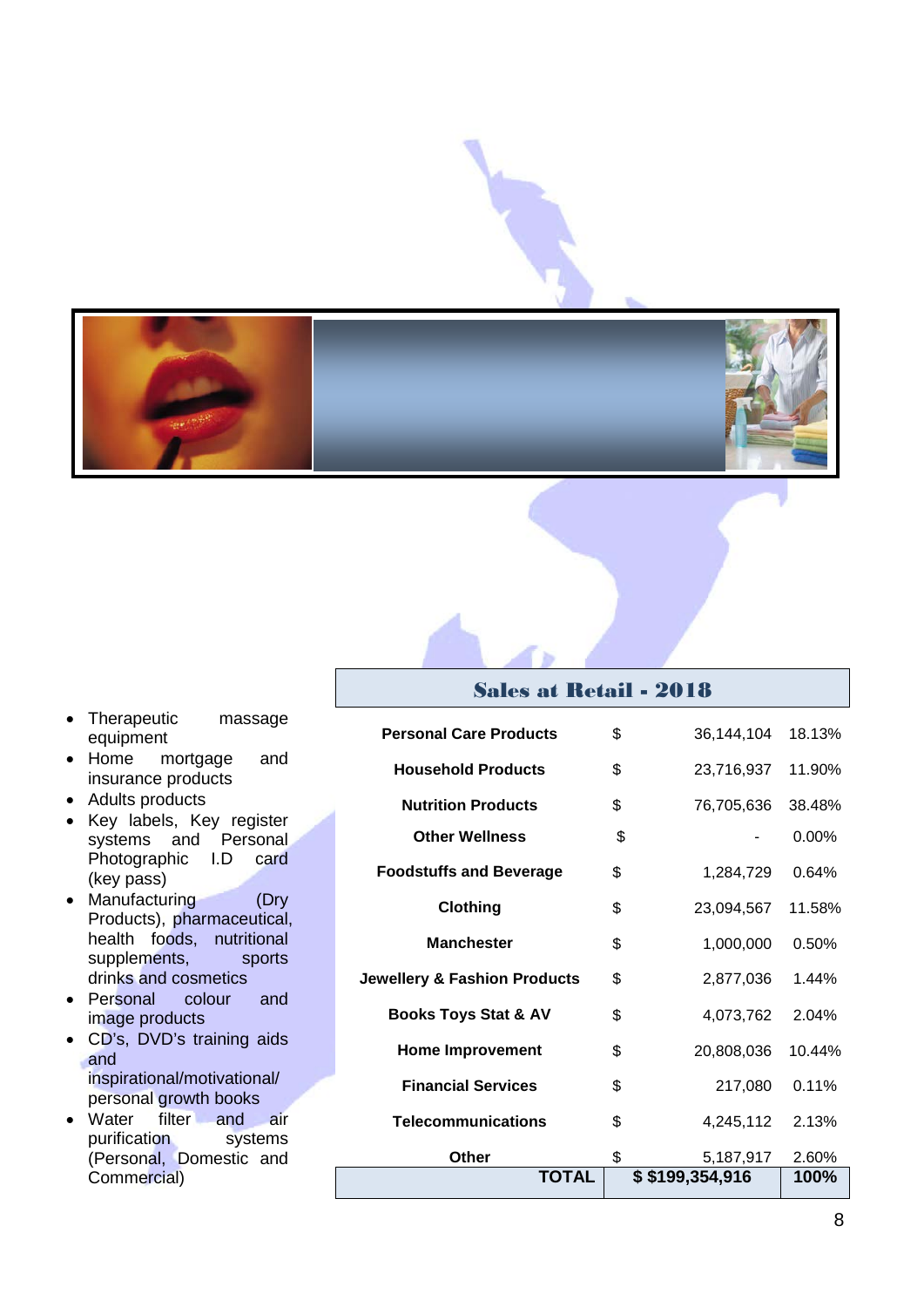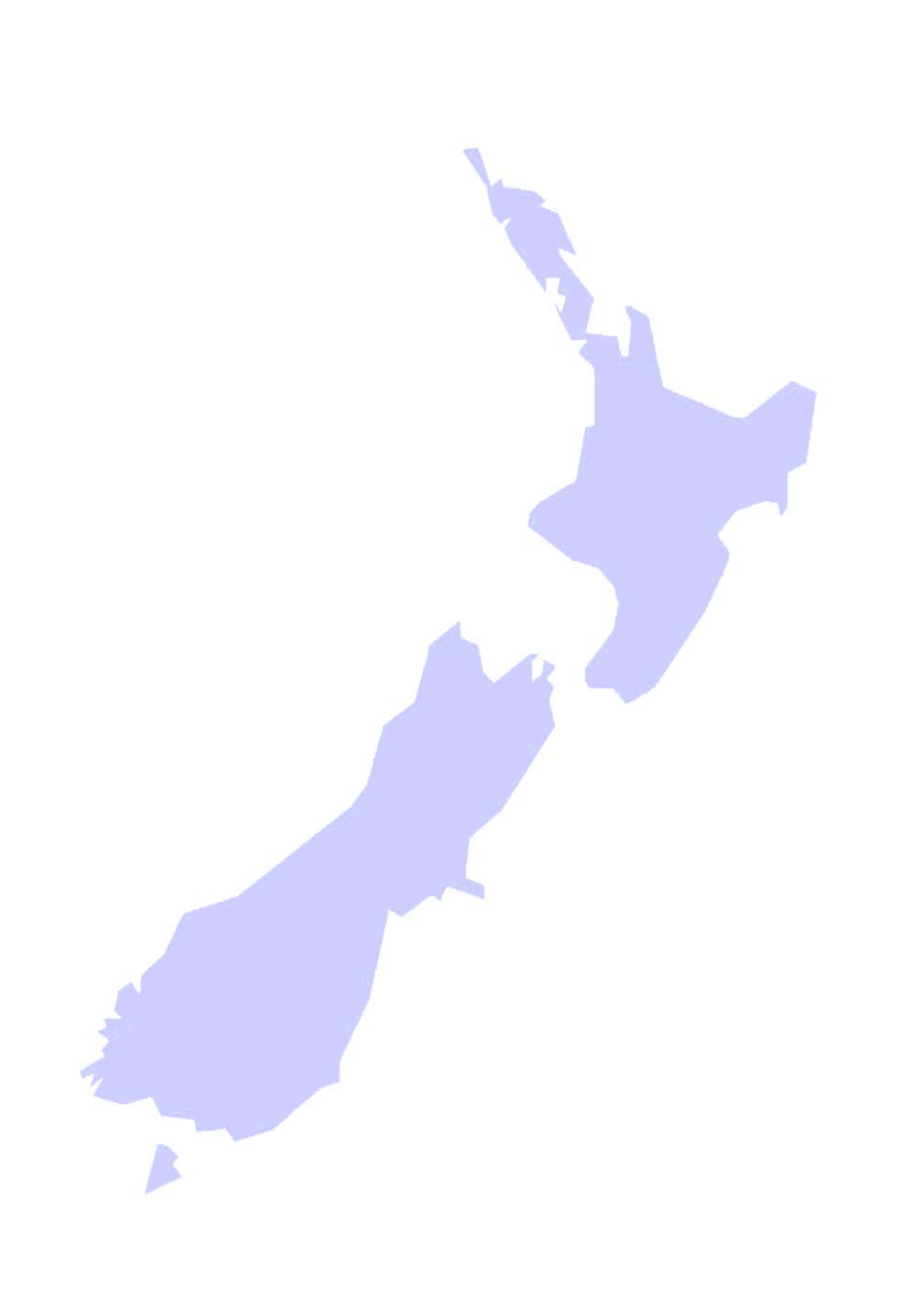# Sales Sales Sales



#### **MEMBERS BENEFITS & SERVICES**

The DSA provides Members with a number of services to assist them to develop the industry and to improve their own business performances

- A regular Newsletter to keep Members informed of current issues and future events
- Opportunities to network with other Members by attendance at:
	- Conference's
	- Member Briefings<br>Social Netw
	- **Networking Events**
	- Guide Materials
	- Introduction Flyers
- Use of the DSA Logo (a registered trademark) and the positive message<br>which it convevs to it conveys to<br>nents and Governments consumers
- An information service providing Members with advice and assistance on request

The DSA maintains regular contact with Governments on matters which affect the industry, and is the relevant organisation to represent the industry on matters that affect or may affect the<br>business activities of business activities of Members.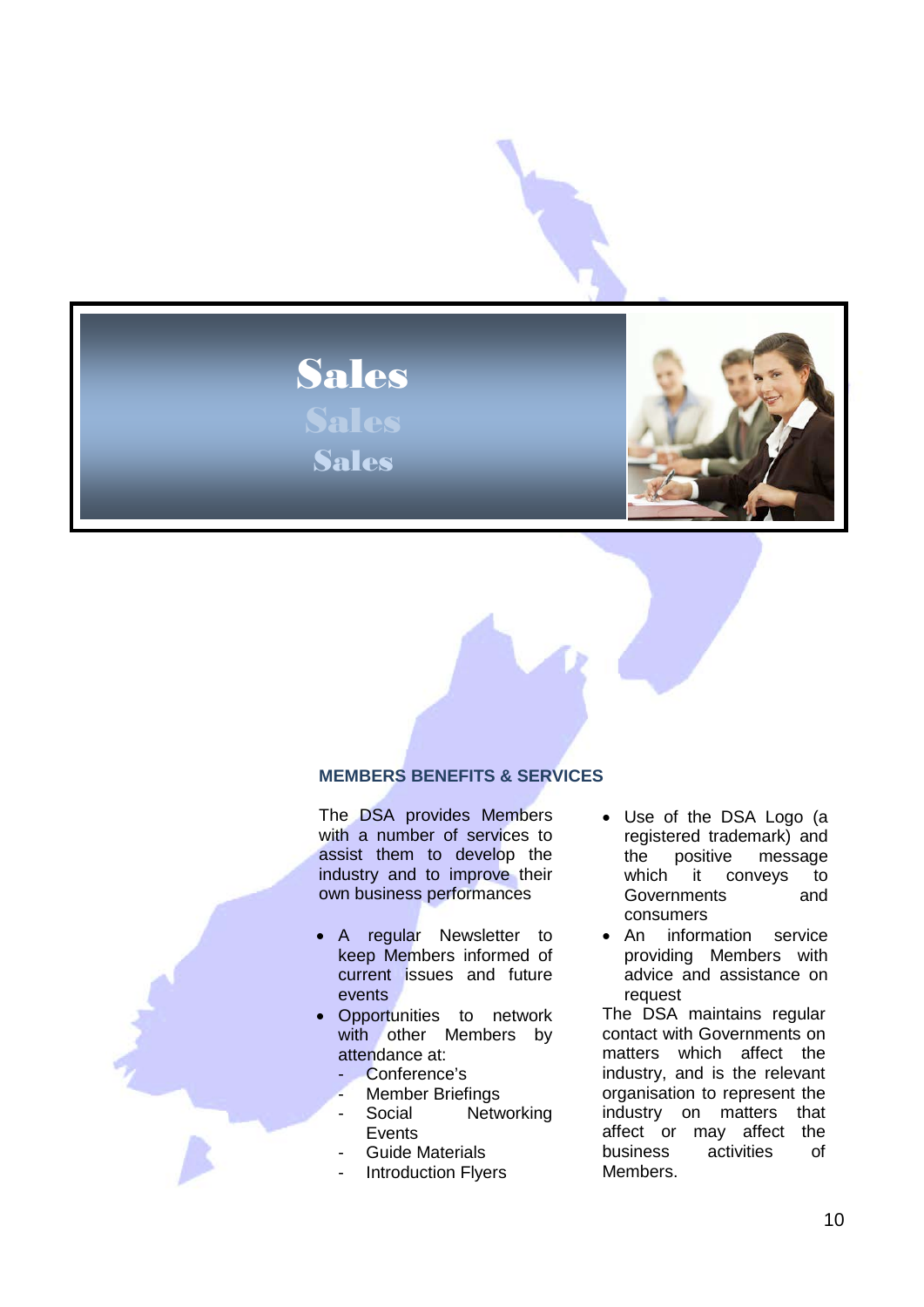

# Benefits

benefi Benefits



Members have obtained considerable advantages from arrangements resulting from DSA with Governments in relation to:

- Fair Trading Law
	- Cooling Off Requirements
	- Calling hours
	- **Unsolicited Direct Sales**
- Income tax compliance
	- Direct Selling Guide

### DSA Governance

DSA is governed by a Board of Directors up to comprising 11 persons from Member organisations.

Directors are elected annually by the Members.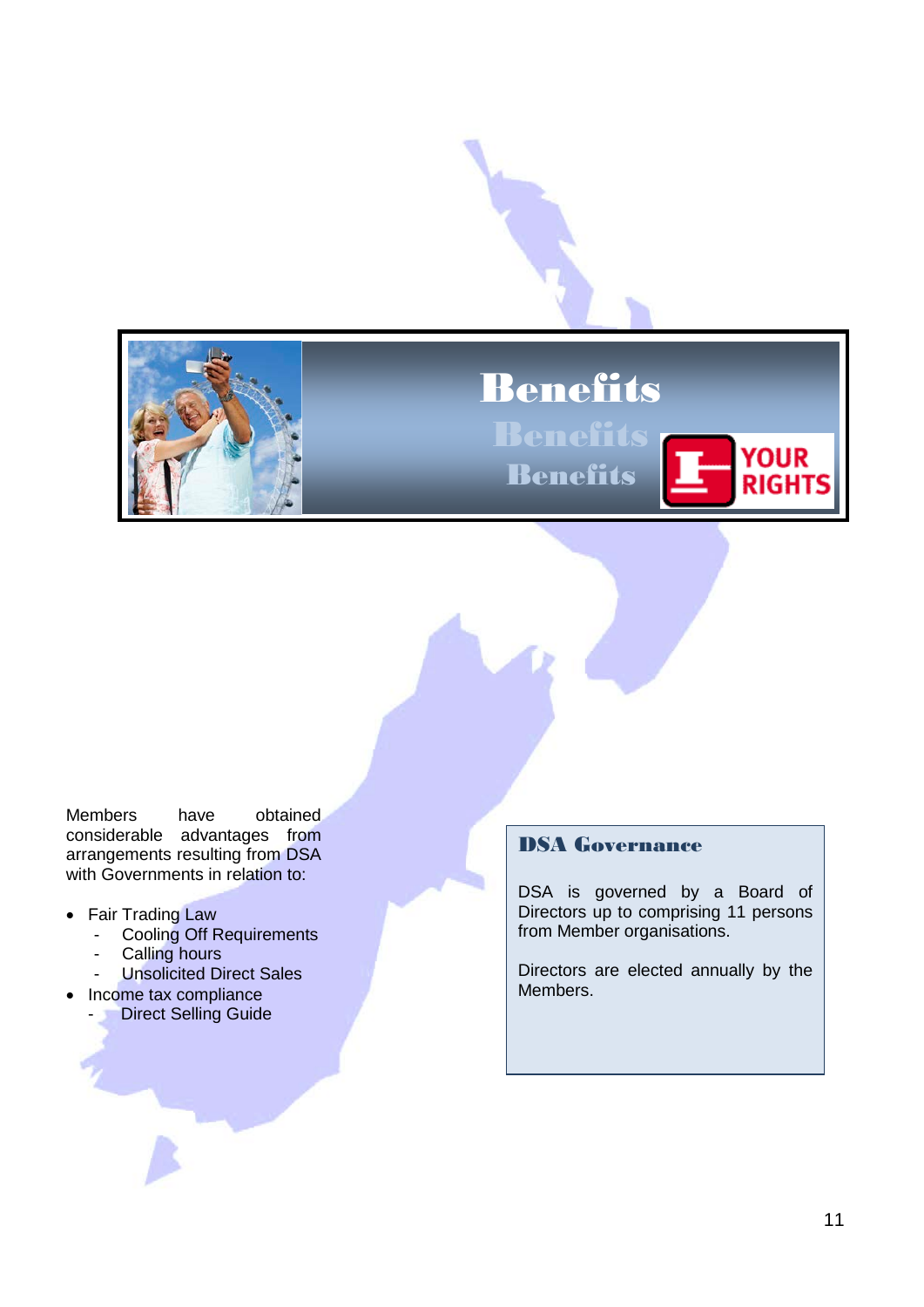

# People People People

### **OUR PEOPLE**

As the name implies, direct selling is a system of distribution of goods and<br>services by independent independent<br>directly to salespeople consumers, face to face, in their homes or homes of others, at their workplaces and other places away from permanent retail locations, usually through explanation or personal demonstration.

Not all direct selling organisations operate on an international basis. There are many small and medium size<br>organisations operating organisations successfully in New Zealand alone and a number have been doing so for several decades.

One of the unique features of the direct selling industry, when compared with other channels of distribution, is the

low cost of entry for independent salespeople. The low entry cost permits salespeople to commence their own businesses with relative ease and to grow rapidly in a happy, positive<br>and rewarding rewarding environment.

There are currently in<br>excess of 88,000 excess of 88,000 independent salespeople engaged in this industry in New Zealand with DSA members. The vast majority are women (71%). A large majority operate in the industry on a part-time basis to supplement other family or personal income. They set their own goals and are able to operate their businesses to suit Their lifestyles and family and other commitments.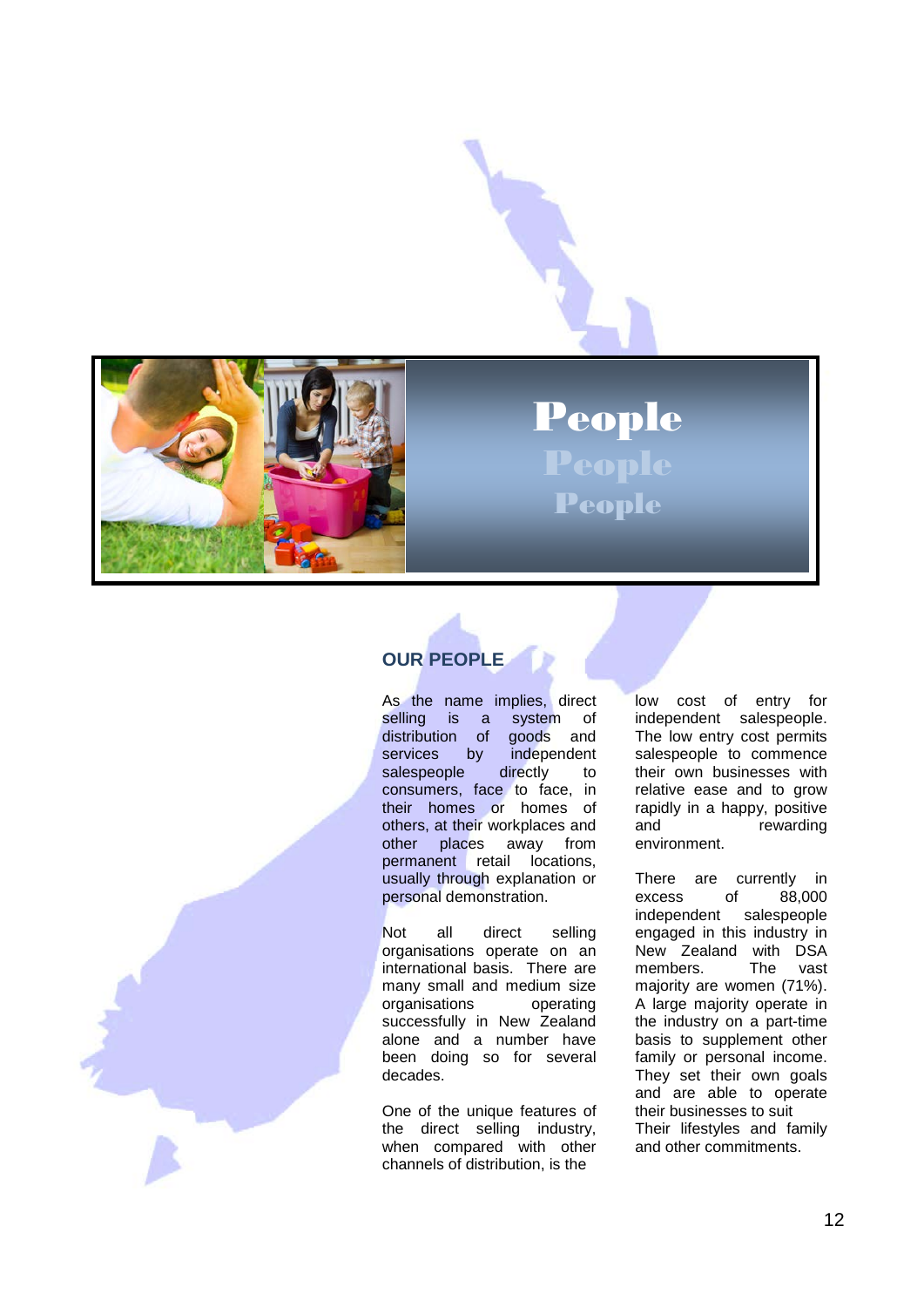

Family am Family



The methods of demonstration vary from door to door calling<br>and person to person person presentations, to the party plan method where a salesperson demonstrates the product to a group of prospective customers organised by a host or hostess usually in a private home.

The history of the industry in New Zealand clearly indicates that that the direct selling method of distribution has been embraced by New<br>Zealanders. It provides It provides consumers with ready access to product, and independent salespeople with outstanding opportunities to supplement existing family incomes or build satisfying and rewarding careers, as many thousands have done.

These opportunities are available to all New Zealanders irrespective of age, sex, educational background, family circumstances, physical condition, financial<br>circumstances or prior circumstances or prior<br>experience, and clearly experience, represent the best and most accessible "work from home" opportunities available.

A great number of independent salespeople in the direct selling industry achieve their modest goals and many enjoy outstanding financial success. Apart from the opportunities provided to achieve financial goals, the industry provides an<br>environment in which environment in salespeople can improve the quality of their lives in other ways, namely:

- Through participation in nocost training and education
- By regular social contact with others in their sales groups
- By receiving rewards and recognition relative to their levels of achievement

Direct selling provides unlimited opportunities for people to find fulfilment through their personal efforts, and express their talents to find personal satisfaction and financial independence.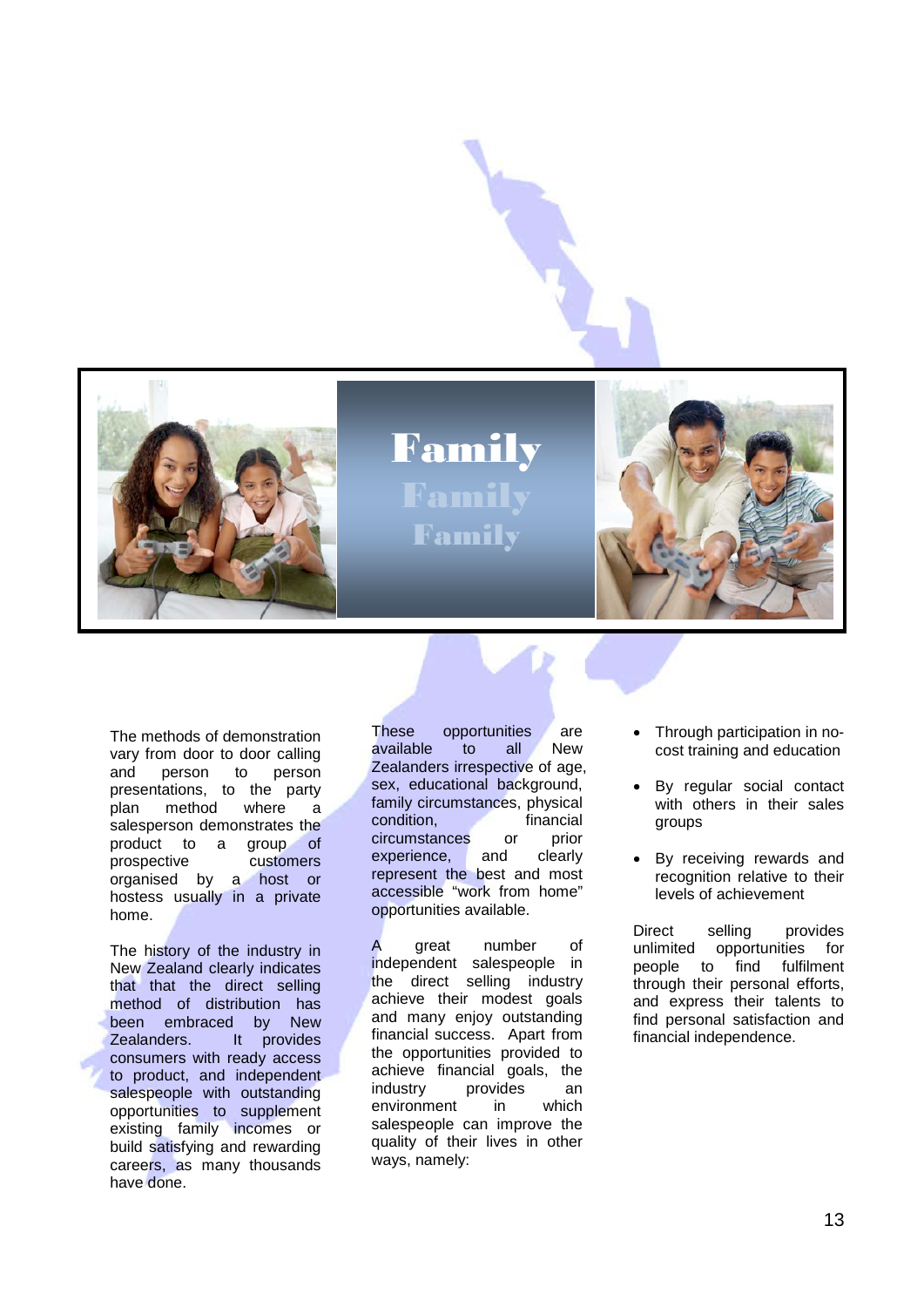

### **Success**

**Success Success** 



#### **PROTECTING OUR CUSTOMERS**

#### **Code or Practice**

To maintain membership, members must strictly comply with DSA Code or Practice.

Internationally sponsored and locally adapted, the DSA Code spells out what is expected or members in their dealings with consumers. A quick, easy and cost free process exists to resolve<br>consumer complaints, complaints,<br>access to including access to independent adjudication and appeal.

In apply and building on legal requirements the Code anticipates a range of consumer issues, including:

- **Terms of offers made to** consumers
- Sales presentations
- Advertising
- Calling hours
- Privacy
- Earnings representation
- Inventory repurchase

The Code makes clear the DSA Members are, for the<br>purposes of the Code, purposes of the responsible for the dealings of their independent salespeople with consumers. The Code may be access through the DSA website **[www.dsanz.nz](http://www.dsanz.nz/)**